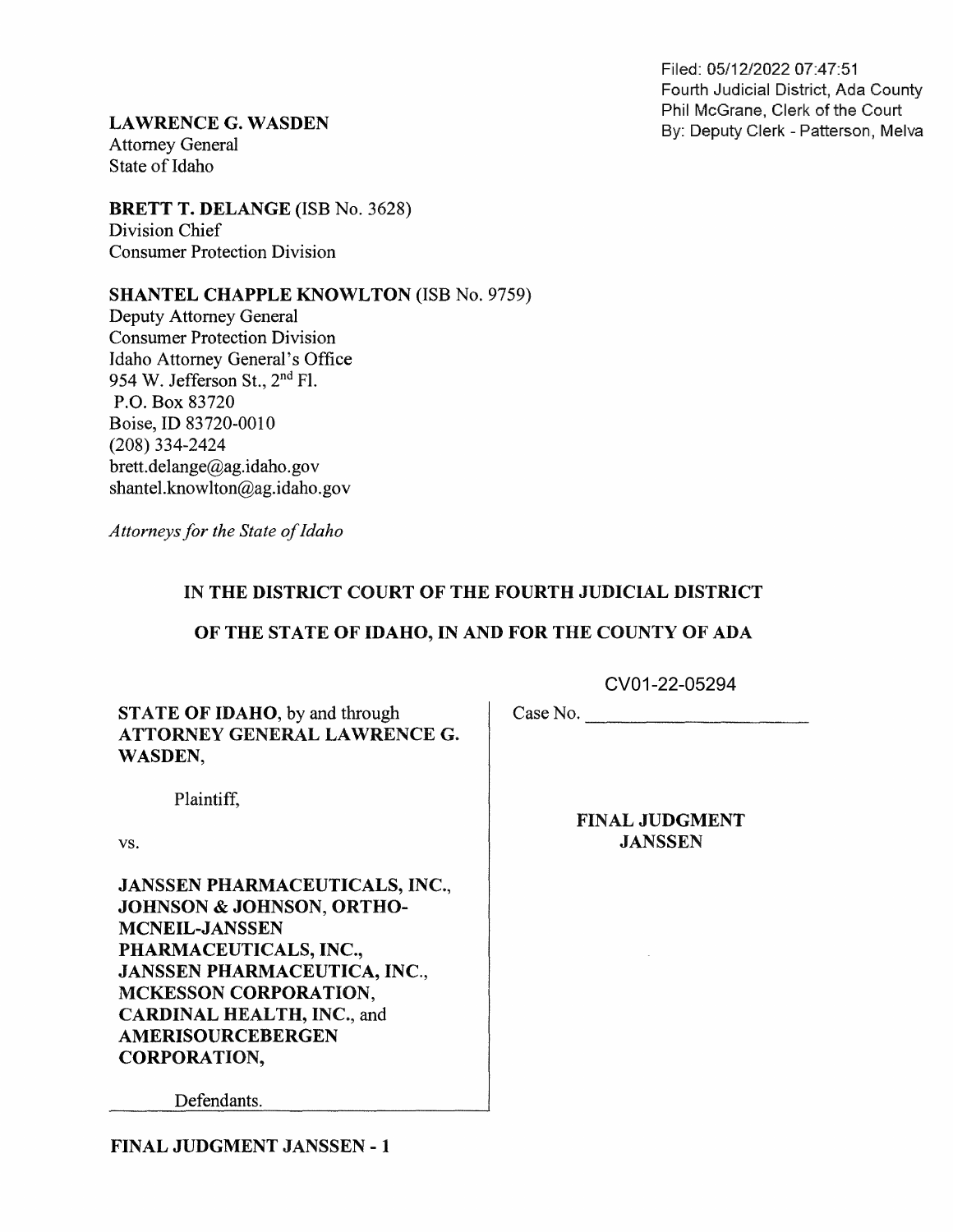## JUDGMENT IS ENTERED AS FOLLOWS:

Pursuant to Idaho Code  $\S$  48-606, the terms and conditions of the Janssen Consent Judgment, which this Court has approved, finally resolve all claims and constitute the relief to which the State of Idaho and Janssen Defendants (Janssen Pharmaceuticals, Inc.; Johnson & Johnson; Ortho-McNeil-Janssen Pharmaceuticals, Inc.; and Janssen Pharmaceutica, Inc.) are entitled in this action. This Court is retaining jurisdiction only to the extent provided in the Janssen Consent Judgment and its exhibits.

5/11I2022 4:38:53 PM

DATE DISTRICT JUDGE